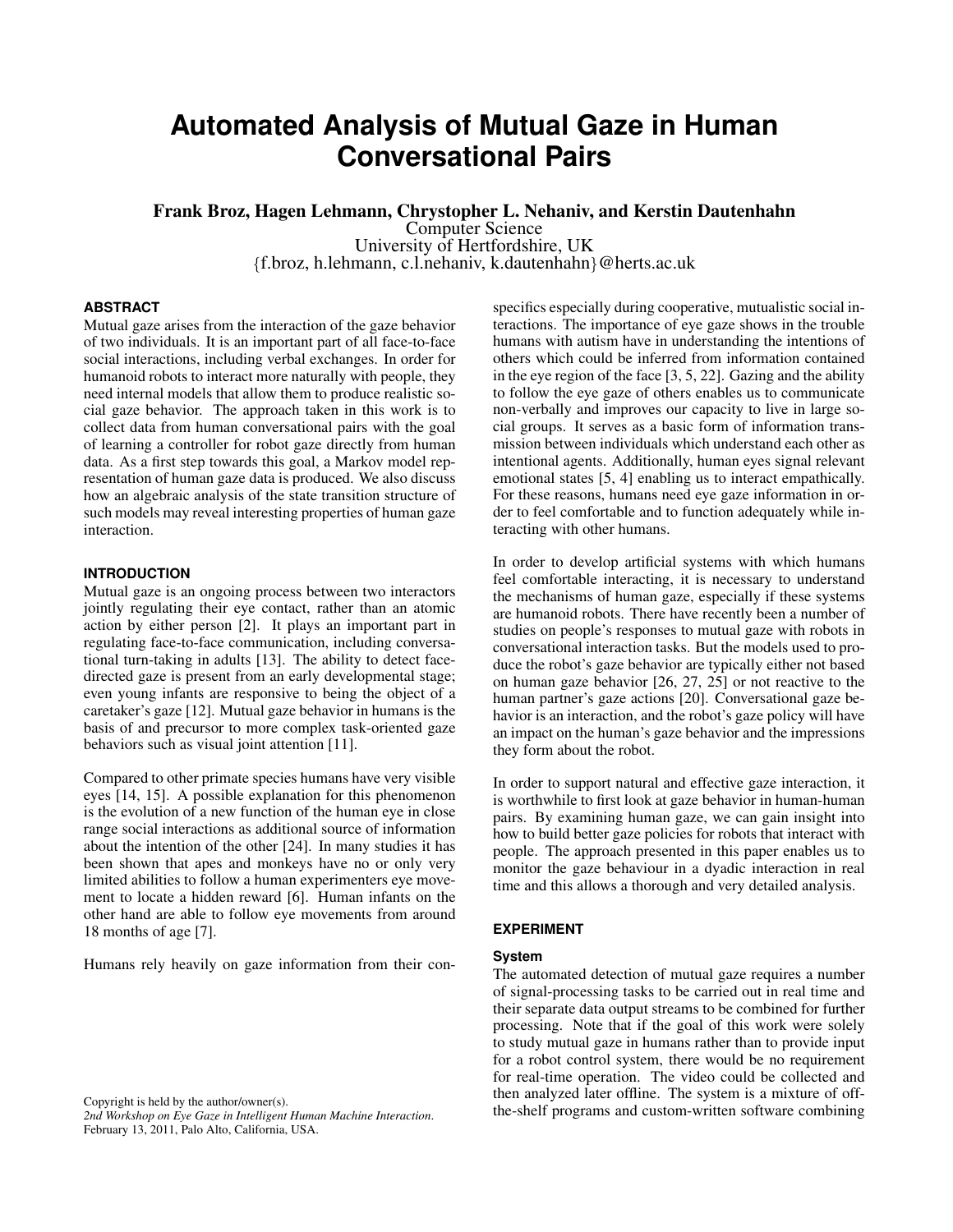and processing their output. The interprocess communication was implemented using YARP [\[17\]](#page-3-17).

ASL MobileEye gaze tracking systems were used to collect the gaze direction data [\[1\]](#page-3-18). The output of the scene camera of each system was input into face-tracking software based on the faceAPI library [\[23\]](#page-3-19). Each participant also wore a microphone which was used to record a simple sound level (speech content was not stored). Timestamped data of gaze direction (in x,y image pixel coordinates), location of the partner's facial features (in pixel coordinates), and microphone sound level were logged for each participant at a rate of 30 hertz. In order to synchronize time across machines to maintain timestamp accuracy, a Network Time Protocol (NTP) server/client setup was used. NTP is typically able to maintain clock accuracy among machines to within a millisecond or less over a local area network [\[19\]](#page-3-20).

### **Setup**

Experiment participants were recruited in pairs from the university campus. A requirement for participation was that the members of each pair know one another. This restriction was used because strangers have been shown to exhibit less mutual gaze than people who are familiar with one another and because the conversational task could be awkward for participants to perform with a stranger. The pairs were seated approximately six feet apart with a desk between them. They were informed that they would engage in an unconstrained conversation for ten minutes while multimodal data was recorded. The participants were asked to avoid discussing upsetting or emotionally charged topics and given a list of suggestions should they need one, which included: hobbies, a recent vacation, restaurants, television shows, or movies. After filling out a consent form and writing down their demographic information, each participant was led through the procedure to calibrate the gaze tracking system by the experimenter before the trial began.

#### **RESULTS**

Ten pairs of people participated in the study. Of these pairs, five experienced errors during data collection that resulted in their data being discarded. The nature of these errors were: loss of gaze tracker calibration due to the glasses with the camera mount slipping or being moved by the participant, failure of the face tracker to acquire and track the face of a participant, and failure of the firewire connection that was used to transmit the video data to the computers for analysis. These failures reflect the difficulty of deploying a realtime system for mutual gaze tracking due to the complexity of the necessary hardware and software components. The five remaining pairs of participants for whom complete face and gaze tracking data were available were used for data analysis. They ranged in age from 23 to 69. Of the pairs, two were male-male, two were male-female, and one was female-female.

#### **Data Analysis**

For each pair, the contiguous two minute period of their data with the lowest number of tracking errors was selected



<span id="page-1-0"></span>Figure 1. The percentage of time spent in each gaze state by each conversational pair.

for analysis. The data was classified into high-level behavioral states depending on where both participants were looking and who was speaking at each timestep. In all pairs observed, one participant looked at their partner noticeably more than the other. The participant with the high facedirected gaze level will be referred to as the "high" participant and the partner with the lower level of face-directed gaze will be referred to as "low". The gaze states and their descriptions are given below:

- Mutual mutual gaze, as defined as both participants' looking at one another's face area
- At Low the high gaze level partner looks at the face of the low level partner while they look elsewhere
- At High the low gaze level partner looks at the face of the high level partner while they look elsewhere
- Away both partners look somewhere other than their partner's face
- Err gaze state could not be classified due to missing gaze direction or face location readings

It should be noted that the "Err" state may be caused by loss of face tracking that is due either to failures of the face tracker or to the partner's face being undetected because a person has turned their head away. This state measures a combination of system error and participant behavior that we cannot reliably distinguish between in this data set. We intend to address this in future experiments for the purpose of analysis, but this way of modeling error is consistent with how a humanoid robot using the face tracker as input to its controller would experience it.

The data was analyzed according to speaker role as well as gaze behavior. Which participant was speaking at a particular timestep was determined by computing the sum over onesecond wide sliding window for the sound level recorded from each participant's microphone and assigning the participant with the higher sum as the speaker. This was intended to smooth over brief pauses while speaking and de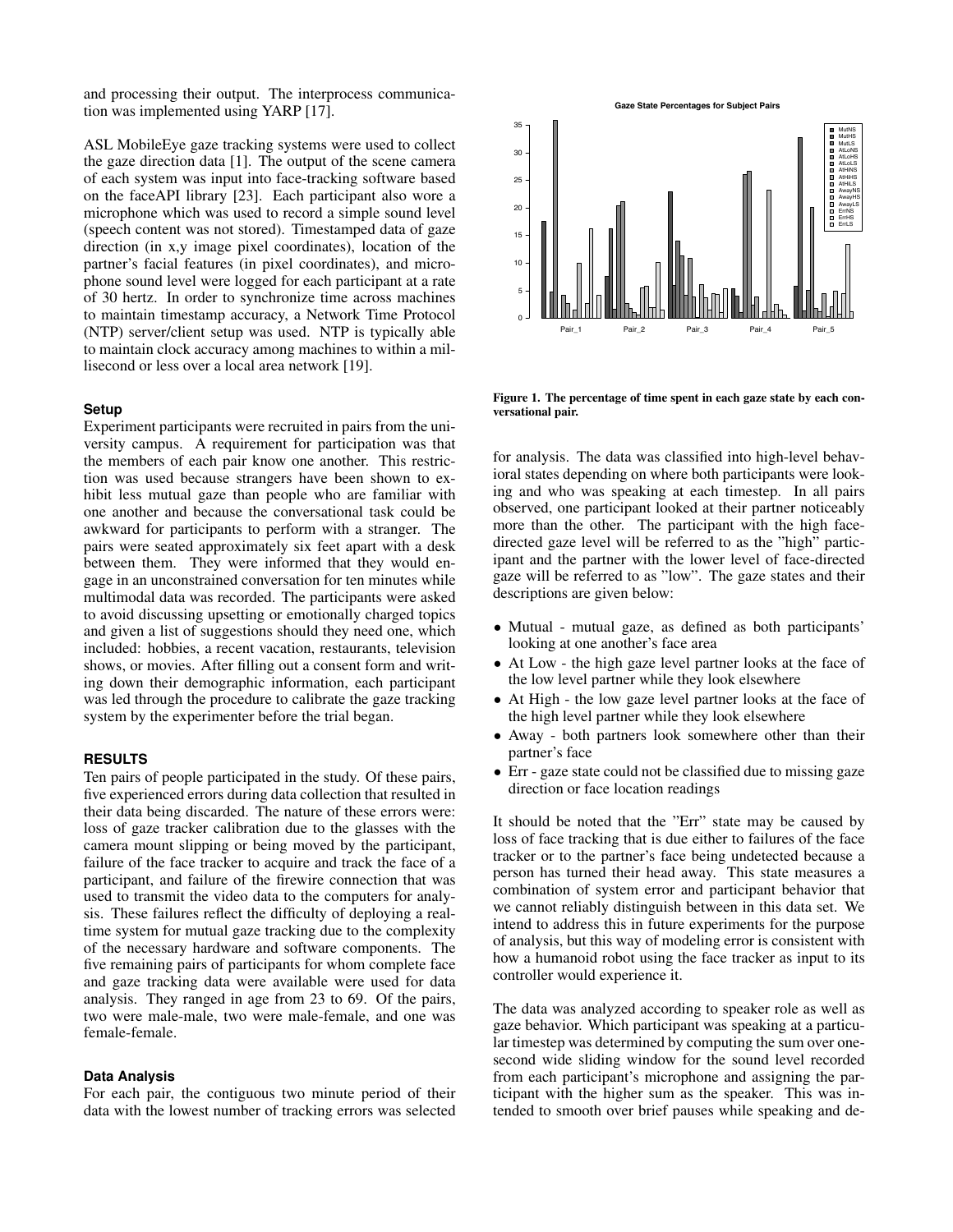tection errors. While the sound recording levels for the microphones were adjusted for each speaker at the start of an experiment, the microphones still sometimes failed to detect quiet speech. These results most likely have classified some parts of both speakers' conversational turns as times when neither are speaking. We intend to record full speech in future experiments to allow for more accurate and detailed analysis. The high level states used for analysis were created by combining the gaze states described above with the state information about which participant in the pair was speaking as follows:

- NS neither participant is speaking
- HS high gaze level participant is speaking
- LS low gaze level participant is speaking

There are fifteen behavioral states in all. The overall amount of time spent in each state by each pair is shown in Figure [1.](#page-1-0) It can be seen that the amount of time spent in each gaze state varies a great deal among the pairs. This is because their behavior was likely determined by who was speaking as well as individual differences based on personality and characteristics of their interpersonal relationship. In future experiments, we intend to collect data from a larger set of participants so that we can use statistical tests to identify factors that influence gaze behavior. We will also use questionnaires to measure traits (such as personality) that can't be observed directly from the behavioral data yet may have an impact on gaze behavior.

### **Markov Model**

As a method of analysis and as a first step towards using this data to implement a gaze controller for a robot, we created a Markov model of the interaction using data from all five pairs. A Markov model (or Markov chain) is a graphical probabilistic model that describes the state transitions of a system or process [\[18\]](#page-3-21). Data from the contiguous two minute period with the lowest error rate for each pair was combined to construct a model of their average behavior. This model is shown in Figure [2.](#page-2-0) Each gaze state of the interaction is a node in the model. The chance of reaching any other state from a given state at the next timestep is given by the probabilities on the outgoing edges from that state. The probability of staying in the same state at the next timestep is the probability of the state's edge that points back to itself. These self-transitions cause the time spent in each state to follow a geometric distribution, which agrees well with the form of the data observed. In order to improve the readability of the model and emphasize its major dynamics, transitions of less that 0.01 probability are not shown.

It can be seen in Figure [2](#page-2-0) that the gaze states in which the same member of the pair is the speaker are highly connected. This reflects the fact that the gaze behavior varies at a faster timescale than the conversational turn. The model's connections show that there may be different dynamics in the gaze behavior depending on who is speaking. It would be difficult to draw generalizable conclusions from this small data set, but this type of modeling provides us with a tool to examine the way that gaze behavior changes over time during



<span id="page-2-0"></span>Figure 2. Markov model of the gaze state transitions for all of the conversational pairs.

an interaction.

#### **Algebraic Analysis**

It is possible to explore the interactions for hidden structure algebraically. Krohn-Rhodes Theory (or algebraic automata theory) established already in 1965 how to decompose any deterministic finite-state automaton into a seriesparallel product of irreducible components [\[16\]](#page-3-22), founding a field that has grown in mathematical sophistication since then. One of its founders, John Rhodes, suggested early on to apply the theory to the analysis of interaction, e.g. to analyse marriages or other interpersonal relationships [\[21\]](#page-3-23). This has not yet been carried out to date, but the methods apply equally to analysis of non-verbal interactions or other types of human-human interaction. Only in the last few years however have computational tools to carry out such a decomposition become available [\[9,](#page-3-24) [10,](#page-3-25) [8\]](#page-3-26) Markov models (such as the ones reflecting the dyadic gaze interactions) and nondeterministic automata in general can be converted to deterministic models using a standard power set construction.

Using this method, our preliminary analysis shows that pair